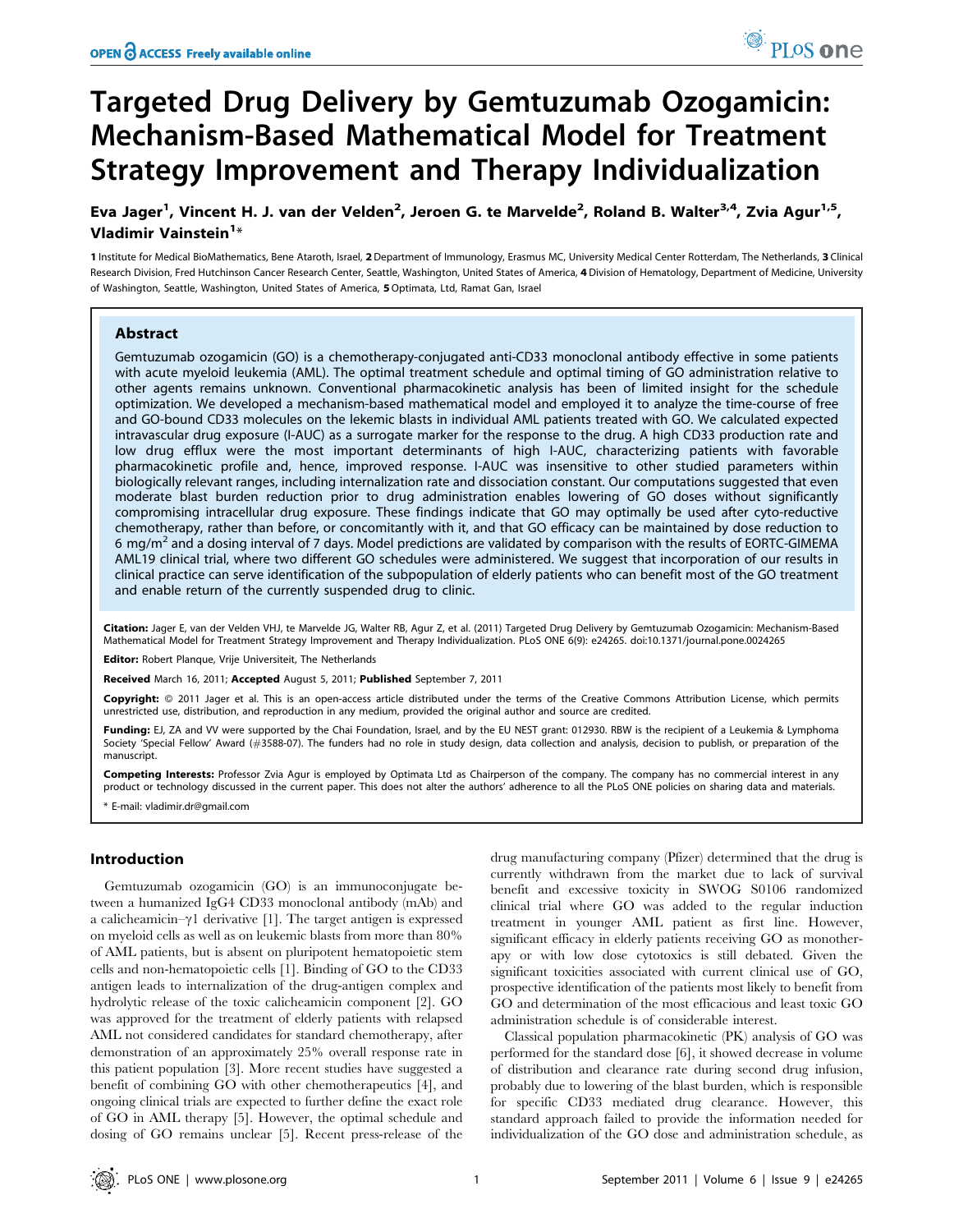well as for optimal combination with other cytotoxic drugs. Moreover, standard pharmacodynamic analysis of GO is practically impossible due to requirement for repeated bone marrow biopsies, which are unethical in average elderly, fragile and ill GO recipients. Therefore, alternative modelling approaches should be looked for, allowing for more comprehensive analysis with relatively few available experimental data. Rational design of treatment schedules of mAb-based drugs can be accomplished by mechanism-based models [1,7]. Mathematical models of receptormediated internalization have been developed for peptide ligands and their receptors [8,9,10,11], and used to analyze targetmediated drug disposition of non mAb-based drugs [12]. So far, mechanism-based models have been successfully developed for unconjugated mAbs [13,14], but not for chemotherapy-conjugated mAb-based drugs such as GO. Since conjugated mAb-based drugs are active only upon internalization, the analysis of intracellular drug content dynamics is important for the overall evaluation of drug action.

In this work, we present the analysis of a general mechanismbased model for a conjugated mAb-based drug using experimental and clinical data of GO interactions with leukemic blasts. The main objectives of the study were, firstly, to evaluate individual parameter values of blast-drug interactions in AML patients and determination of their relative significance for the response to treatment, and, secondly, to propose optimized strategies of GO combined with other cyto-reductive chemotherapeutics for future clinical trials.

## Methods

#### 1. Primary AML blast cell samples

We analyzed by a mathematical model the data from relapsed AML patients enrolled in the European phase II Mylotarg protocols 0903B1-202-EU and 0903B1-203-EU, which was previously obtained and published [2,15,16].

Briefly, peripheral blood was drawn at 0, 3 and 6 hour points after initiation of a 2-hour intravenous infusion of GO at a dose of 9 mg/m<sup>2</sup>. The samples were transferred to the analyzing laboratory by courier. Peripheral blood cells were then isolated by density-gradient, and used for analysis of GO binding and internalization. In addition, density gradient-isolated mononuclear cells containing leukemic blasts were obtained from pre-treatment bone marrow specimens to determine drug efflux activity [16].

#### 2. Human AML cell line.

The human AML cell line AML193 was cultured as previously described [17]. AML193 cells were incubated with various concentrations of GO, after which CD33 antigen saturation was evaluated by a flow cytometry assay [2,15].

#### 3. Analysis of GO binding, internalization, and efflux

We carried out parameter estimates of the rate constants of the mathematical model (see below) using two sets of data, namely in vitro experiments with the human AML193 cell line as well as primary AML blast cells [2,15]. In saturating experiments (performed on both AML193 cells and patient-derived peripheral blood cells), cells were incubated at  $37^{\circ}$ C with a saturating concentration of GO  $(5 \mu g/ml)$  for different periods of time  $(0, 1, 3 \text{ and } 6 \text{ hours})$ . In nonsaturating experiments (performed only on AML193 cells), cells were incubated with different concentrations of GO for 15 minutes at  $37^{\circ}$ C. After incubation with GO, the amount of membrane-bound drug and maximal drug binding (the latter representing the total amount of cell surface CD33 antigen) were assessed by flow cytometry after incubation with secondary biotinylated anti-human IgG followed by addition of avidin-FITC [2]. Results were expressed as channel values of fluorescence intensity. In order to transform these values into absolute numbers of fluorescent molecules per cell, the flow cytometer was calibrated with commercially available FITCbearing microbeads (SPHERO<sup>TM</sup> Rainbow Calibration Particles, Spherotech Inc, Lake Forrest, USA). Numbers of fluorescent molecules per cell were further translated into numbers of CD33 molecules per cell using an appropriate stoichiometric calculation. Pglycoprotein function was cytofluorometrically assessed by efflux of the fluorescent P-glycoprotein substrate,  $DiOC<sub>2</sub>$ , and expressed as mean  $DiOC<sub>2</sub>$  fluorescence intensity after dye loading divided by  $DiOC<sub>2</sub>$  intensity after dye efflux [16].

#### 4. Mechanism-based model of GO-blast interactions

The following mathematical model of mAb-based drug– leukemic cells interaction was applied to the analysis of the collected data. We denote by A the concentration of free GO, by R - the amount of free cell surface CD33 molecules per cell, and by B - that of drug-bound CD33 molecules per cell. Antibody binding to CD33 antigen is assumed to be reversible, with association and dissociation rates  $k_b$  and  $k_u$ , respectively. Free CD33 molecules are assumed to be generated at a constant rate  $R_p$ and to have an internalization rate designated by  $k_e$ . The rate coefficient of antibody–antigen complex internalization is denoted by  $k_i$ . The model is implemented by the following system of ordinary differential equations:

$$
\frac{dA}{dt} = (-k_b \cdot A \cdot R + k_u \cdot B) \frac{N}{n_A \cdot v}
$$
\n
$$
\frac{dR}{dt} = -k_b \cdot A \cdot R + k_u \cdot B + R_p - k_e \cdot R
$$
\n
$$
\frac{dB}{dt} = k_b \cdot A \cdot R - k_u \cdot B - k_i \cdot B
$$
\n(1)

N is the number of blast cells,  $n_A$  is the Avogadro constant and v is the experimental well volume. Notably, the second and the third equations describe receptor dynamics on the level of an individual cell, while the first equation represents the interaction of the whole leukemic cell population with the drug. The system of equations (1) was used to model in vitro experiments. The appropriate initial conditions are:  $A(0) = A_0$  (A<sub>0</sub>, initial drug concentration);  $R(0) = R_p/k_e$ ;  $B(0) = 0$ . Here  $R(0)$  represents the baseline CD33 antigen expression level (i.e., number of cell surface CD33 molecules before GO administration).

For the experiments with saturating drug dose following modifications were made to reduce the number of degrees of freedom. If we denote by T the total number of cell surface CD33 molecules per cell  $(T = R + B)$ , then the sum of the last two equations of (1) yields:

$$
\frac{dT}{dt} = R_p - k_e \cdot R - k_i \cdot B \tag{2}
$$

Since in saturation experiments  $R \ll B$  (bound antigens constitute more than 90% of the total, see Figure 1A–B) and  $k_e \ll k_i$  (i.e., ligand binding facilitates receptor internalization), then B can be approximated by T and  $k_eR$  term is negligible compared to  $k_iB$  term. Thus, we obtain:

$$
\frac{dT}{dt} \approx R_p - k_i \cdot T \tag{3}
$$

The initial condition for equation (3) is  $T(0) = R_p/k_e$ .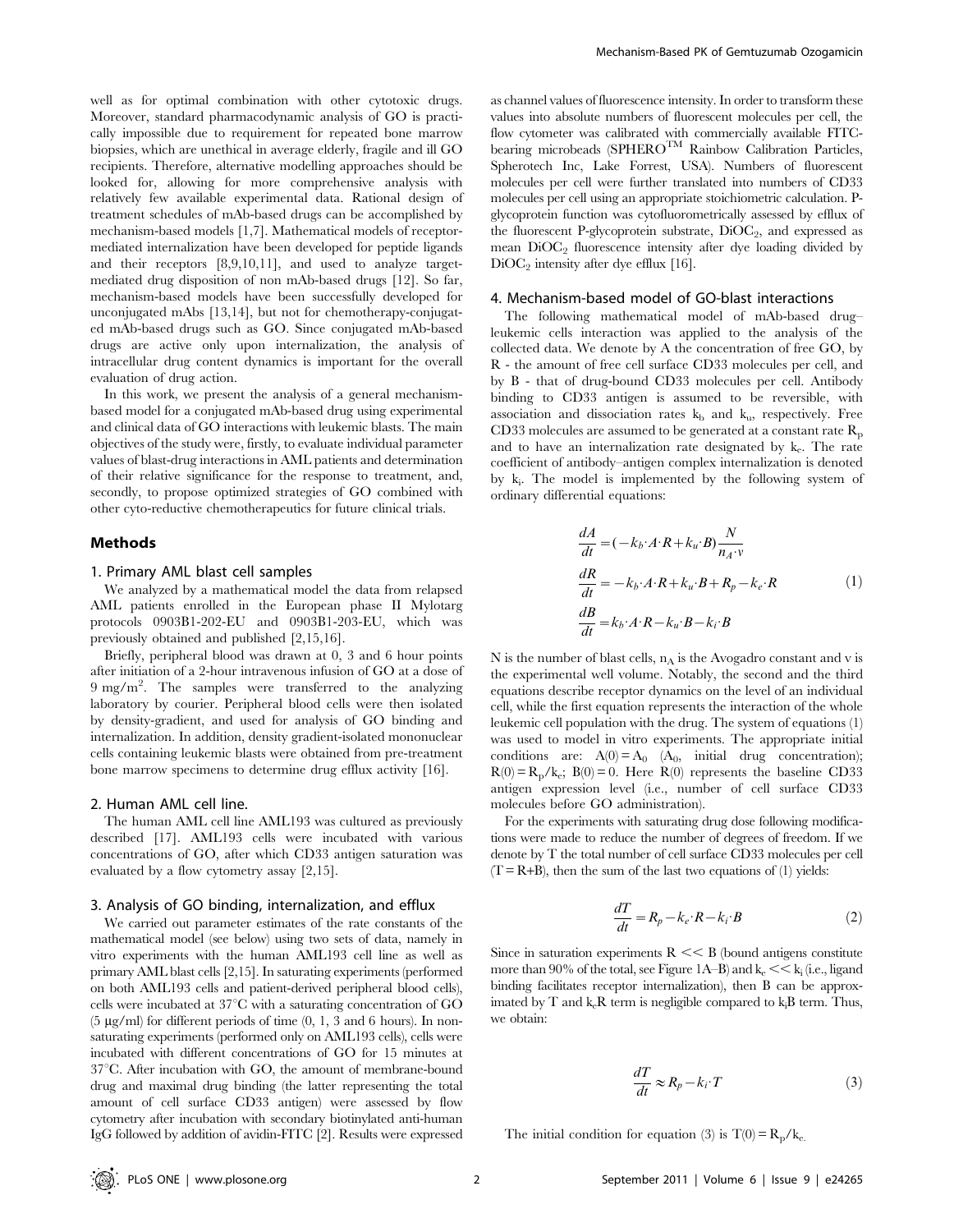

Figure 1. Estimation of the model parameters from in vitro experiments. Model parameters were estimated by fitting model equations to the data of in vitro interaction of GO with AML193 cells. AML193 cells were exposed continuously to either saturating GO concentration (5 µg/ml) for 1, 3, and 6 hours, or to non-saturating GO concentrations (0.1 to 0.5 µg/ml) for 15 minutes. In saturating experiments measured amounts of total (A) and bound (B) CD33 molecules per cell were fitted by equation (3); CD33 production rate (R<sub>p</sub>), free (k<sub>e</sub>) and bound CD33 internalization rates were estimated. In non-saturating experiments measured amounts of total (C) and bound (D) CD33 molecules per cell were fitted by equations (1); estimated parameters were drug-CD33 association (k<sub>b</sub>) and dissociation (k<sub>u</sub>) rates (R<sub>p</sub>, k<sub>e</sub> and k<sub>i</sub> were set to their values obtained from the saturating experiments). Fitting was performed to the results of single representative experiments. doi:10.1371/journal.pone.0024265.g001

For the analysis of GO PK in AML patients we used the following system:

$$
\frac{dA}{dt} = (-k_b \cdot A \cdot R + k_u \cdot B) \frac{N}{n_A \cdot v} - k \cdot A + \frac{Dose}{\tau \cdot V}
$$
\n
$$
\frac{dR}{dt} = -k_b \cdot A \cdot R + k_u \cdot B + R_p - k_e \cdot R
$$
\n
$$
\frac{dB}{dt} = k_b \cdot A \cdot R - k_u \cdot B - k_i \cdot B
$$
\n
$$
\frac{dS}{dt} = k_i \cdot B - k_d \cdot S
$$
\n
$$
N = N_0 \cdot e^{-\alpha \cdot t}
$$
\n(4)

The intracellular content of GO and the rate constant of its

elimination by efflux are denoted by S and  $k_d$ , respectively. We assume that the leukemic blast number (designated by N) follows exponential decay, starting 6 hours after the initiation of drug infusion, therefore  $N = N_0$  for t $\leq 6$ . These assumptions are based on the results of in vitro experiments where AML193 cells were exposed to GO for different time periods, followed by surviving fraction measurement [2,15]. N<sub>0</sub> is the initial blast number and  $\alpha$ is the rate of blast elimination by the drug. Non-specific drug elimination rate is designated by k, V is the volume of distribution as evaluated in the absence of leukemic blasts, and  $\tau$  is the duration of the drug infusion.

## 5. Calculation of drug efflux rate

Efflux of GO from leukemic blast cells was previously estimated using dye efflux [16]. Reported values were ratios of intracellular dye contents (designated by C) at time 0 and 90 minutes post dye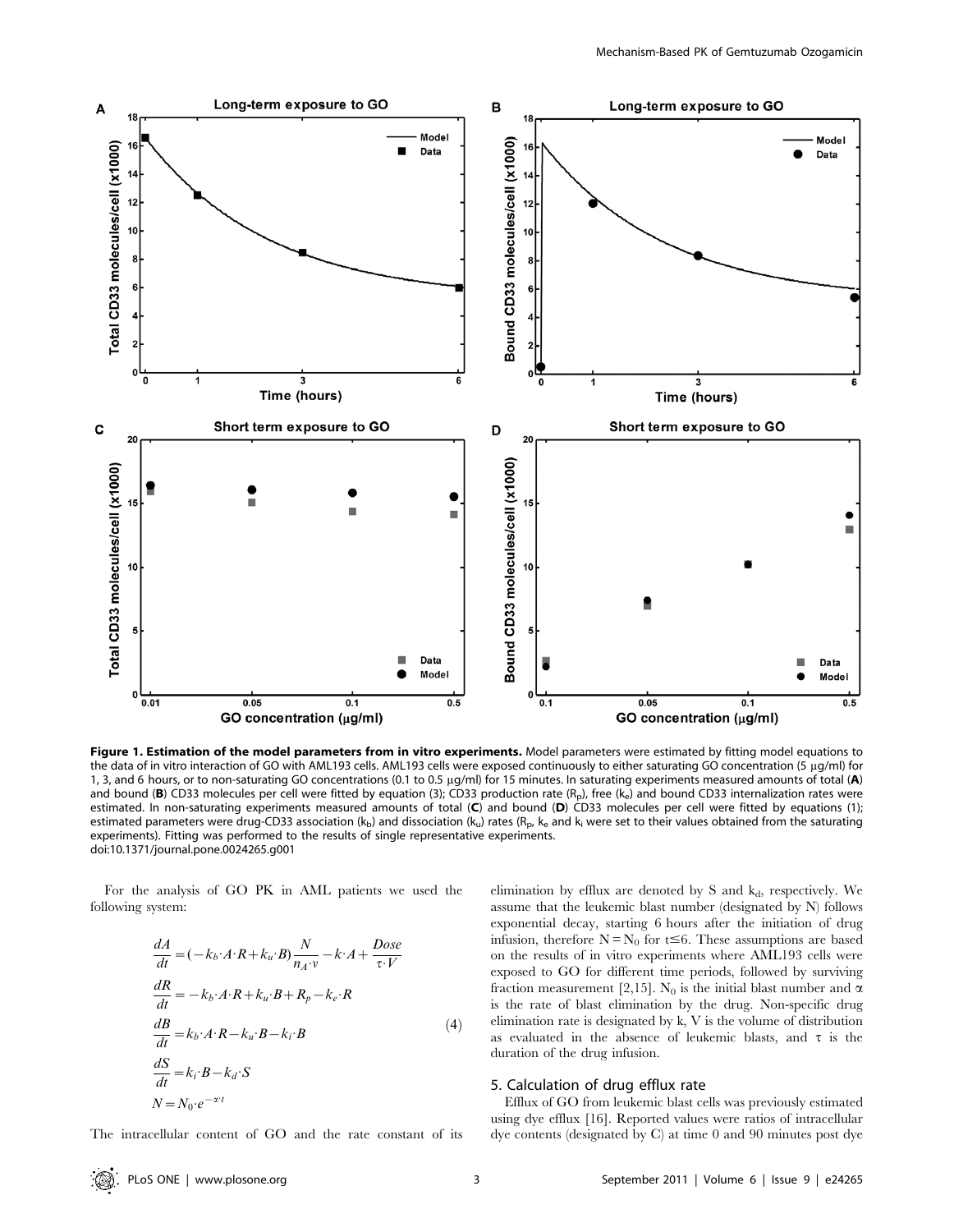loading. Assuming fractional dye efflux dynamics, the following calculation of efflux rate  $(k_d)$  can be used:

$$
\frac{dC}{dt} = -k_d \cdot C(t)
$$
  
\n
$$
k_d = \frac{1}{t} \ln \left( \frac{C(0)}{C(t)} \right)
$$
\n(5)

All computer simulations were run on a PC computer with Matlab 7.0 software using ode23 solver. The model was fitted to mean data of GO blood concentration time-courses and to individual data of free and GO-bound CD33 molecules on the peripheral blasts of GO-treated individual patients using nlinfit routine of Matlab 7.0.

## Results

The model consists of the above presented systems of ordinary differential equations (1–5) describing in vitro and clinical experiments. Model parameters include drug-CD33 antigen association and dissociation rates, CD33 antigen production rate, rates of free CD33 antigen internalization and CD33 antigen-drug complex internalization, intracellular drug elimination rate, non-specific drug elimination rate in blood, blast death rate, initial blast burden and volume of drug distribution.

# 1. Evaluation of the model parameters for GO interaction with leukemic blasts.

1a. In vitro AML cell line experiments. A saturating concentration of GO  $(5 \mu g/ml)$  was added to cultures of AML193 cells for 1, 3 and 6 hours. The flow cytometry analysis of the cell population at these time-points allows quantitative evaluation of two model variables, namely the mean number of free cell surface CD33 molecules and the mean total number of cell surface CD33 molecules. Using these data and equation (3), we estimated rates of CD33 antigen production, free CD33 antigen internalization and CD33 antigen-drug complex internalization  $(R_p, k_e,$  and  $k_i$ respectively). The fit of the model simulations to the experimental measurements is shown in Figure 1.

Table 1. Estimates of the model parameters.

In separate experiments, AML193 cells were exposed to several non-saturating GO concentrations for a short time period (15 minutes). Subsequently, the other two model parameters (drug-CD33 antigen association  $(k_b)$  and dissociation  $(k_u)$  rates) were estimated using the system of equations (1) with the previously established values for  $R_p$ ,  $k_e$ , and  $k_i$ . The resulting fit of the model simulations is shown in Figure 1C,D. The values of all the estimated model parameters are shown in Table 1.

1b. In vitro experiments with patients AML blasts. We used GO-blast interaction and drug efflux data from phase II trials of GO monotherapy, [2,15,16] in which blood samples were drawn 0, 3 and 6 hours after initiation of GO infusion. In order to be eligible for our analysis, individual patient blood samples had to have discernable blast population and both peripheral CD33 antigen load and efflux data needed to be available. Forty seven of 276 patients who participated in the trial met these criteria and were chosen for further analysis.

Since the standard clinical dose of  $9 \text{ mg/m}^2$ , given as 2 hour infusion, causes saturation of CD33 antigenic sites during initial 12 hours [6], we used the same procedure applied for the in vitro saturation experiments to estimate the values for the CD33 production rate as well as free and bound CD33 internalization rates  $(R_p, k_e,$  and  $k_i$  respectively) in individual patients. Nonsaturating experiments were not performed with primary AML blasts. Consequently, the values of GO-CD33 binding and dissociation  $(k_b \text{ and } k_u)$ , estimated from in vitro experiments with AML193 cells, were used for this analysis as well. Drug efflux rates were calculated from dye efflux ratios [16] using equation (5). Estimated parameter values are shown in Table 1.

Notably, we did not confine the analysis to measurement of CD33 expression level (i.e. number of CD33 molecules per cell) but estimated the two processes determining it – namely CD33 production and internalization separately.

# 2. Analysis of GO PK in blood and estimation of initial blast burden

We analyzed the mean blood PK data of GO [6] using our mechanism-based model. Standard administration of the drug included two infusions, separated by a 14-day washout period. We assumed that during the second infusion the number of blasts is negligible and that the drug is cleared only non-specifically, and

| Parameter designation and meaning                                                    | In vitro data<br>(AML 193 cell line) | <b>Clinical data</b><br>(blast cells from AML patients) |
|--------------------------------------------------------------------------------------|--------------------------------------|---------------------------------------------------------|
| $R_{\rm ny}$ CD33 production rate (molecules cell <sup>-1</sup> hour <sup>-1</sup> ) | 2047                                 | 279 (109.6) <sup>*</sup>                                |
| $\mathbf{k}_{\alpha}$ , Free CD33 internalization rate (hour <sup>-1</sup> )         | 0.12                                 | 0.213(65.7)                                             |
| $k_{ir}$ GO-CD33 complex internalization rate (hour <sup>-1</sup> )                  | 0.4                                  | 0.66(50)                                                |
| $\vert$ k <sub>d</sub> , GO efflux rate (hour <sup>-1</sup> )                        | <b>NM</b>                            | 0.34(64.7)                                              |
| $k_{\rm b}$ , GO-CD33 association rate (M <sup>-1</sup> hour <sup>-1</sup> )         | $1.1 \times 10^{12}$                 | <b>NM</b>                                               |
| $\mathbf{k}_{\mathrm{u}}$ , GO-CD33 dissociation rate (hour <sup>-1</sup> )          | 397.1                                | <b>NM</b>                                               |
| k, Non specific drug elimination rate (hour <sup>-1</sup> )                          | <b>NA</b>                            | 0.01919                                                 |
| $N_{0}$ , Initial total number of blast cells                                        | <b>NA</b>                            | $2.47 \times 10^{12}$                                   |
| $\alpha$ , Blast elimination rate (hour <sup>-1</sup> )                              | <b>NA</b>                            | 0.104                                                   |
| V, Volume of distribution of GO (L)                                                  | <b>NA</b>                            | 6.2                                                     |

\*results of fitting clinical data are reported as mean, and inter-patient% CV (coefficient of variation)

for those parameters for which estimation in individual patients was possible; NM – not measured;

NA - not applicable; GO – Gemtuzumab Ozogamicin.

doi:10.1371/journal.pone.0024265.t001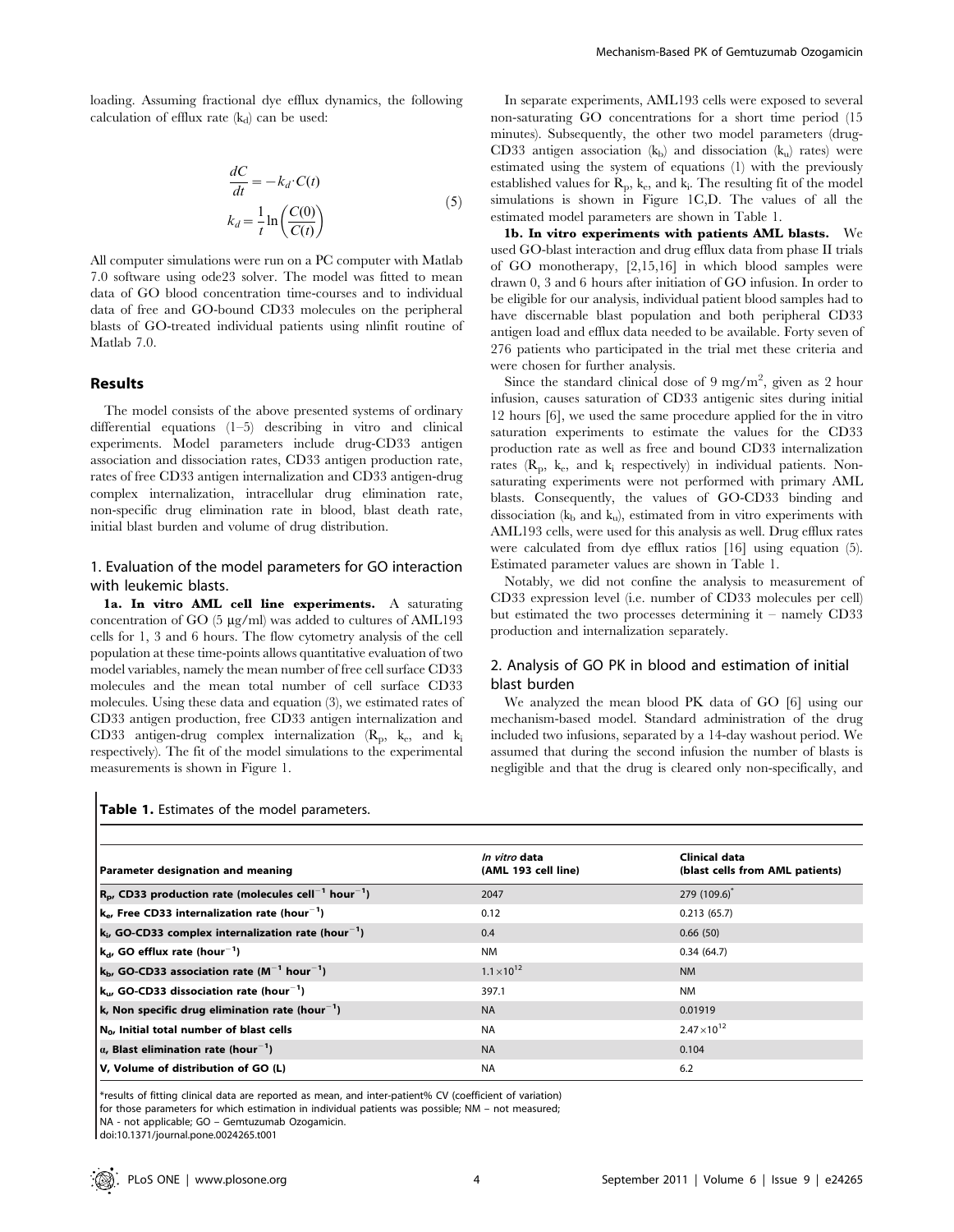accordingly used a one-compartment first order kinetics model. This assumption was based on the fact that in 40% of the AML patients, the blast count was less than 5% before the second drug infusion [3], while in most of the remaining 60% of patients, significant decreases in absolute blast population were noted (VHJ van der Velden, unpublished data), and our analysis shows that such a decrease will make the contribution of blast-mediated GO clearance insignificant (see the explanation below). Figure 2A shows the fitting curve of the model to the experimental data of the second drug infusion. The best estimate for the non-specific elimination rate was 0.01919 (1/hour) and that for the volume of distribution was 6.2 (liters). Simulation of the model with these parameter values showed an inadequate fit to the first infusion during an initial phase, but quite a good fit after 4 days (Figure 2B).

After incorporating specific clearance of the drug by leukemic blasts (see system of equations (4)), we fitted the model to the first drug infusion, while varying only the initial number of blasts and their death rate. The values of non-specific clearance and volume of distribution were taken from the analysis of the second drug infusion. All the other parameters were set to population means, as estimated above (Table 1). The resultant fit of the whole model of GO blood PK is shown in Figure 2C. The estimated total body initial number of blasts was  $2.47 \cdot 10^{12}$  cells.

# 3. Estimation of intracellular exposure to GO and parameter sensitivity analysis

Significant differences between extracellular and intracellular GO concentrations could explain a lack of correlation between area under the curve (AUC) of GO in blood and clinical response. While direct measurements of intracellular GO concentrations are currently not feasible since they require repeated bone marrow biopsies, it is possible to calculate the expected intracellular AUC (I-AUC) of the drug based on our model parameter estimations. We used average PK data to perform a sensitivity analysis of I-AUC to different model parameters. To simulate the model behavior, we used the system of equations (4) and parameter values from Table 1. The time series of the simulated blood and intracellular drug concentrations, together with the mean number of total and bound cell surface CD33 molecules using mean parameters values, are shown in Figure 3A,B. The intracellular drug concentration increased sharply after drug application, and then decreased to a transient steady state level followed by a slow decay. To analyze the dependence of I-AUC on different model parameter, parameter values were changed from one tenth to ten times their averages, a range that covers the physiologically relevant values as estimated in individual patients (Table 1). The results of sensitivity analysis are shown in Figure 4. Initial blast burden, drug efflux, and the production rate of CD33 antigen were identified as key parameters influencing I-AUC. A high blast burden and high efflux were both associated with lower I-AUC, as expected. Interestingly, the effect of CD33 antigen production on I-AUC was biphasic: both high and low values of production rate were associated with low I-AUC. The results of the analysis of I-AUC sensitivity to CD33 antigen production for a wide range of initial blast burdens are shown in Figure 5A. Apparently, high CD33 antigen production caused lower I-AUC only if the initial blast burden was higher than  $5.10^{11}$  (cells/liter). For a blast burden smaller than  $5.10^{11}$ , high CD33 production was associated with increased I-AUC.

We also analyzed the effect of varying the blast burden on I-AUC for several drug doses. As seen in Figure 5B, I-AUC is quite insensitive to dose variation above  $3 \text{ mg/m}^2$  but sharply decreases below the 3 mg/ $m^2$  dose.

There was no correlation between the computed values of I-AUC and AUC obtained by varying 6 of the model parameters  $(N_0, \text{ Does}, k_b, R_p, k_e, \text{ or } k_i)$ , for a wide range of parameter combinations (see Figure 6A). Additionally, for the parameter values found in the studied AML patients, there was no correlation between I-AUC and CD33 antigen expression level (i.e. number of CD33 molecules per cell before GO administration) (Figure 6B).

To validate model predictions we analyzed recently published results of EORTC-GIMEMA AML19 clinical trial, where two GO administration schedules were compared, in a prospective randomized fashion: 3 mg/m2 on days 1, 3 and 5 (fractionated arm), or 6 mg/m2 on day 1 and 3 mg/m2 on day 8. The latter schedule was found to be more efficacious [18]. Simulations of these two schedules by our model, using mean population parameters, demonstrated a lower I-AUC for the fractionated arm (12,591 mol\*day/cell versus 11,075 mol\*day/cell). As GO is active only upon internalization, higher I-AUC may be expected to result in higher efficacy, as indeed appears in the trial. Dynamics shown in Fig. 3 provide a plausible explanation for this result: intracellular GO concentration displays a plateau until day 7, probably due to saturation of the internalization process. Therefore, additional administration of the drug on days 3 and 5 cannot increase the intracellular drug exposure. Efficacy of the 6 mg/m2 dose in this clinical trial also supports our aforementioned results that this dose reduction causes only limited decrease in I-AUC, as compared to the traditional dose of 9 mg/m<sup>2</sup>.

## **Discussion**

Three main conclusions can be derived from our analysis. First, pharmacokinetics of targeted drug delivery by GO can be accurately modeled using experimental and clinical data on interactions between GO and AML blast cell. Second, high CD33 antigen production rates and low drug efflux are key factors, determining high intracellular GO exposure. Third, even a modest blast burden reduction may increase intracellular GO exposure and allow the clinical use of a reduced GO dose. Taken together, the presented mechanism-based PK model for GO may be useful in prospectively identifying patients that are most likely to benefit from GO-based therapy, thus improving clinical use of GO.

To the best of our knowledge, this is the first research where interaction of a monoclonal antibody-based drug with target cell population was examined in individual patients, assessing PK parameter sensitivity and its significance for individualizing patient treatment schedules. Due to the relatively narrow range of the parameters estimated for different monoclonal antibody-based drugs [12,13,14], our conclusions on the relative importance of certain individually-measurable parameters is probably valid for a wide range of drugs. Therefore, we believe that our approach and our results have a broad pharmacological, pharmaceutical and clinical relevance.

We applied a multi-step approach to parameter estimation, which is better suited for systems with parameters of different order of magnitude, as is the case here, than grouping together data taken from experiments of different scales [10]. An AML cell line was employed to measure the previously unreported drug-CD33 antigen association and dissociation rates. Since these rates are determined by chemical processes, they are expected to have limited inter-individual variability, similar to that of primary AML cells. In contrast, CD33 antigen production rate, free and bound CD33 antigen internalization rates, and drug efflux rates, were estimated individually in primary AML specimens, displaying high inter-individual variability, which resulted in a wide range of estimated intracellular exposures to GO.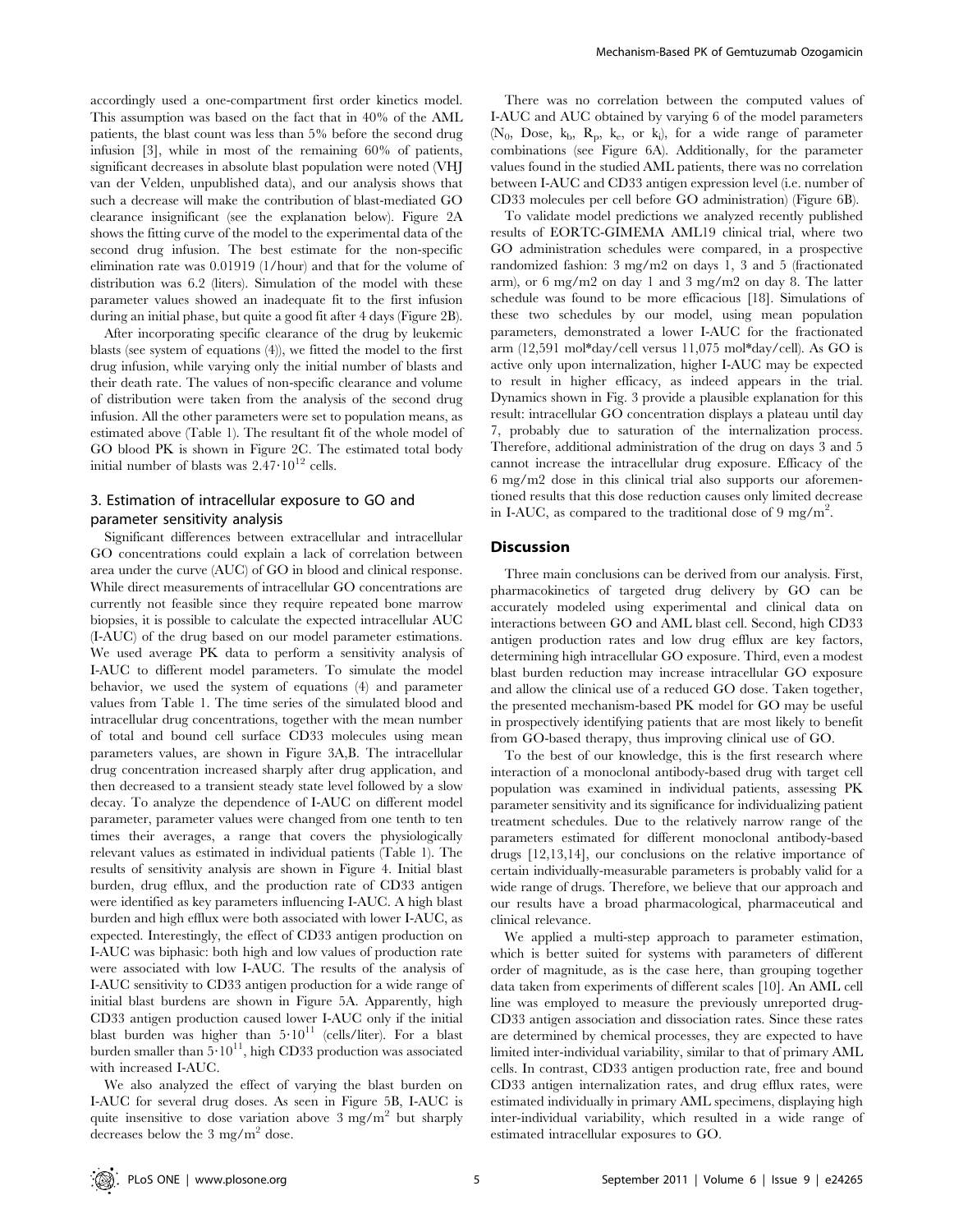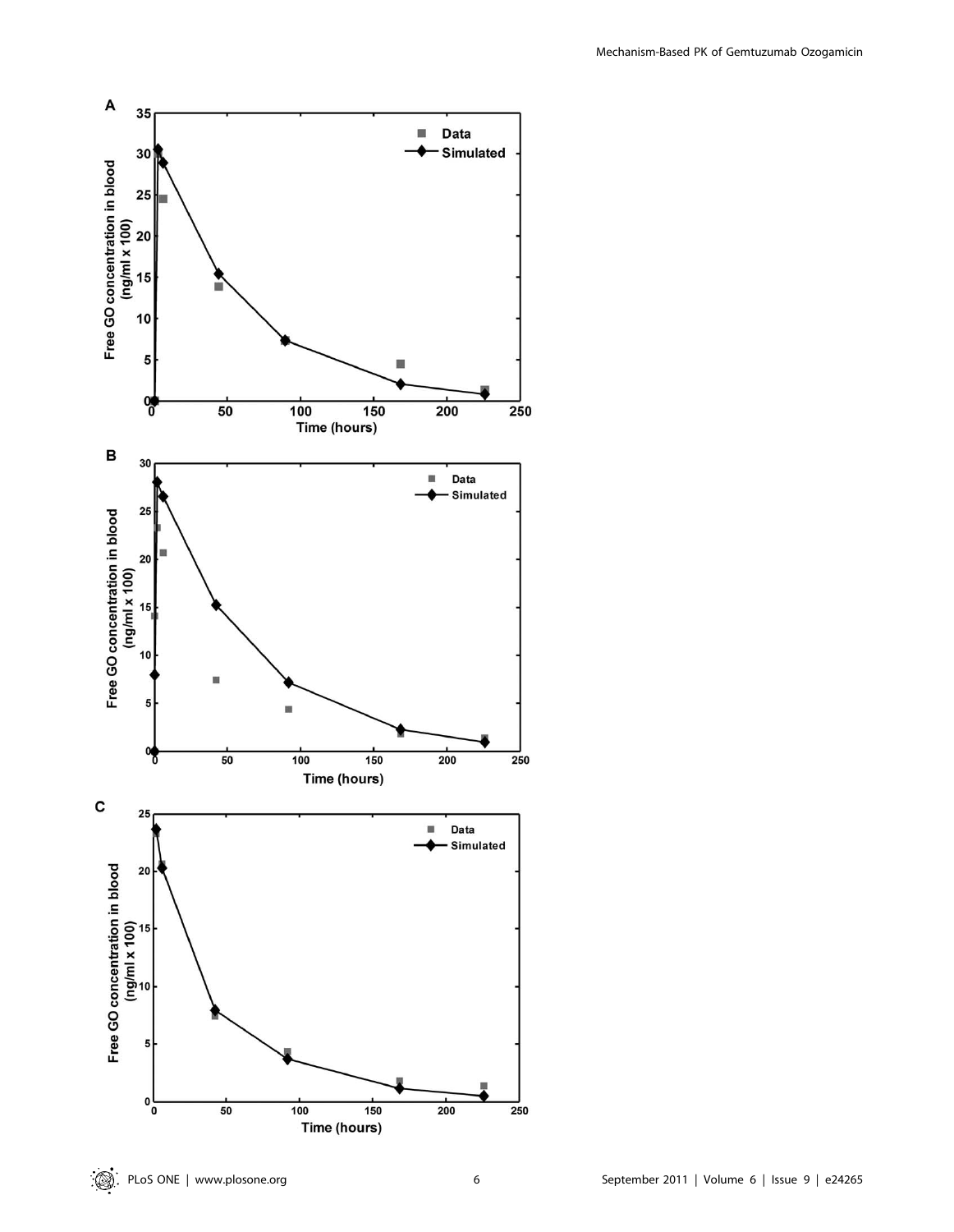Figure 2. Dynamics of concentration of GO in blood during first and second drug infusions. (A) One compartment first order model was fitted to the free drug concentration in blood during second infusion (data taken from [6]). Estimated parameters were non-specific elimination rate (k) and volume of distribution (V). (B) The same one compartment model (A) is compared to the data of the drug concentration in blood during first infusion. (C) The mechanism-based PK model (equations (4)) was used to estimate the initial number of blasts (N<sub>0</sub>) and their death rate ( $\alpha$ ) using data from the first infusion (k and V were set to their values estimated from the data of the second infusion). doi:10.1371/journal.pone.0024265.g002

Intracellular drug exposure (I-AUC) was calculated based on influx of GO through CD33 internalization and efflux through Pglycoprotein. I-AUC is a surrogate for the mean population PD of GO, assuming that high I-AUC is a prerequisite for a significant response to the drug [16]. GO internalization constitutes a first step in the chain of reactions leading to the specific action of calicheamicin on DNA, but GO processing and its interactions with DNA are insufficiently studied on a quantitative basis and cannot be readily assessed in individual patients.

We used previously published data of GO PK in blood for estimating the volume of distribution, non-specific GO elimination rate, initial blast burden and blast elimination rate by GO [6]. The large discrepancy between the estimated volume of distribution and non-specific drug clearance between the first and the second drug infusion, produced by a standard compartmental analysis of GO blood PK, was most likely explained by specific receptormediated drug elimination in leukemic blasts [6]. Therefore, we incorporated this elimination mechanism in our model under the assumption of exponentially decreasing numbers of leukemic blasts. Our adjusted model predictions well retrieved the clinical results, implying the significance of specific receptor-mediated drug elimination in the studied process. Moreover, the modelestimated initial blast burden of  $10^{12}$ – $10^{13}$  cells in AML patients is similar to that obtained by complex and invasive quantitative histopathologic and radiometric methods [19,20]. Thus, our model provides a new non-invasive methodology for evaluating leukemia burden, by the analysis of individual blood PK data of conjugated or unconjugated mAb, with a significant receptormediated elimination.

The fact that only mean PK data were available to us posed no limitation to our study, since one of our major conclusions is that non-specific drug clearance, peak blood concentration and AUC are not correlated with the estimated intracellular drug exposure

(Figure 3C). Note that the AUC range evaluated in our study was 5 times larger than the one found in leukemia patients [6].

Previous analyses of clinical GO monotherapy trials show that many factors determine sensitivity of AML blasts to GO, and account for the considerable variability of clinical responses [21]. Notably, multi-drug resistance (MDR) mediated by P-glycoprotein correlated with clinical response but divergent outcomes in AML patients with low MDR activity, and lack of efficacy of MDR inhibitors, indicate that additional factors may be of importance [16]. In a uni-variate analysis, CD33 antigen expression level (i.e., the number of cell surface CD33 antigen molecules before drug administration) was associated with favorable clinical response, but did not correlate with the response after adjustment for MDR activity [16]. By comparison, GO-CD33 antigen complex internalization rate and blood drug AUC showed no correlation with clinical response [2,6,15]. The latter finding could be explained by our model simulations. These show that intracellular drug levels rapidly reach a plateau, which persists for a relatively long period. In contrast, the free GO concentration in blood sharply decreases, concluding that there is no correlation between I-AUC and blood AUC.

Parameter sensitivity analysis showed that three parameters were critical determinants of I-AUC, namely drug efflux, CD33 antigen production rate, and initial tumor burden, all other parameters being much less influential. These results are corroborated by the aforementioned clinical studies [2,6,16] showing that internalization rate and AUC in blood do not influence response to GO. It can be stated that the importance of MDR activity and CD33 production rate on the intracellular exposure to GO is clear from the drug's mechanism of action, but it is impossible to predict that only these two parameters out of nine possibilities are of major weight without mathematical modeling of the GO-blast interactions.



Figure 3. Simulation of the of CD33-drug interaction dynamics in patients. The mechanism-based PK model (4) was used to simulate dynamics of free, cell surface-bound and intracellular drug levels during and after 2-hour intravenous infusion. Model parameter values were set at population means (Table 1). The time series of each variable is depicted for short (A) and long (B) time period. doi:10.1371/journal.pone.0024265.g003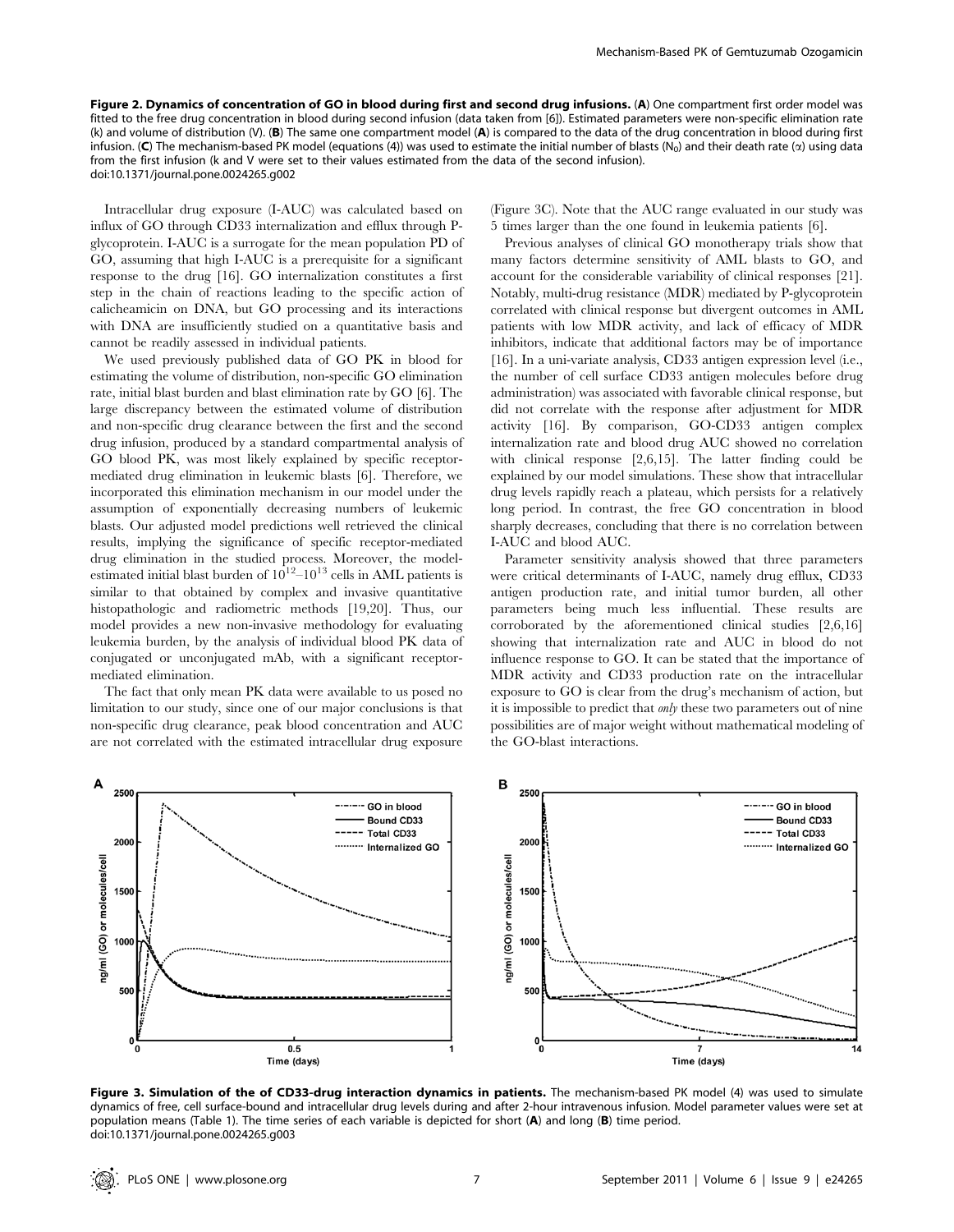

Figure 4. Parameter sensitivity analysis. Intracellular AUC of GO was calculated for different parameter sets. Each time only one parameter was varied, including CD33 production rate (A), association rate (B), initial blast burden (C), internalization rate (D), efflux rate (E), and total drug dose (F). All the other parameters were kept constant at their mean values (Table 1). I-AUC values were normalized to the value obtained for the set of mean parameter values. Parameter values are expressed in relative units after normalization to their mean values. doi:10.1371/journal.pone.0024265.g004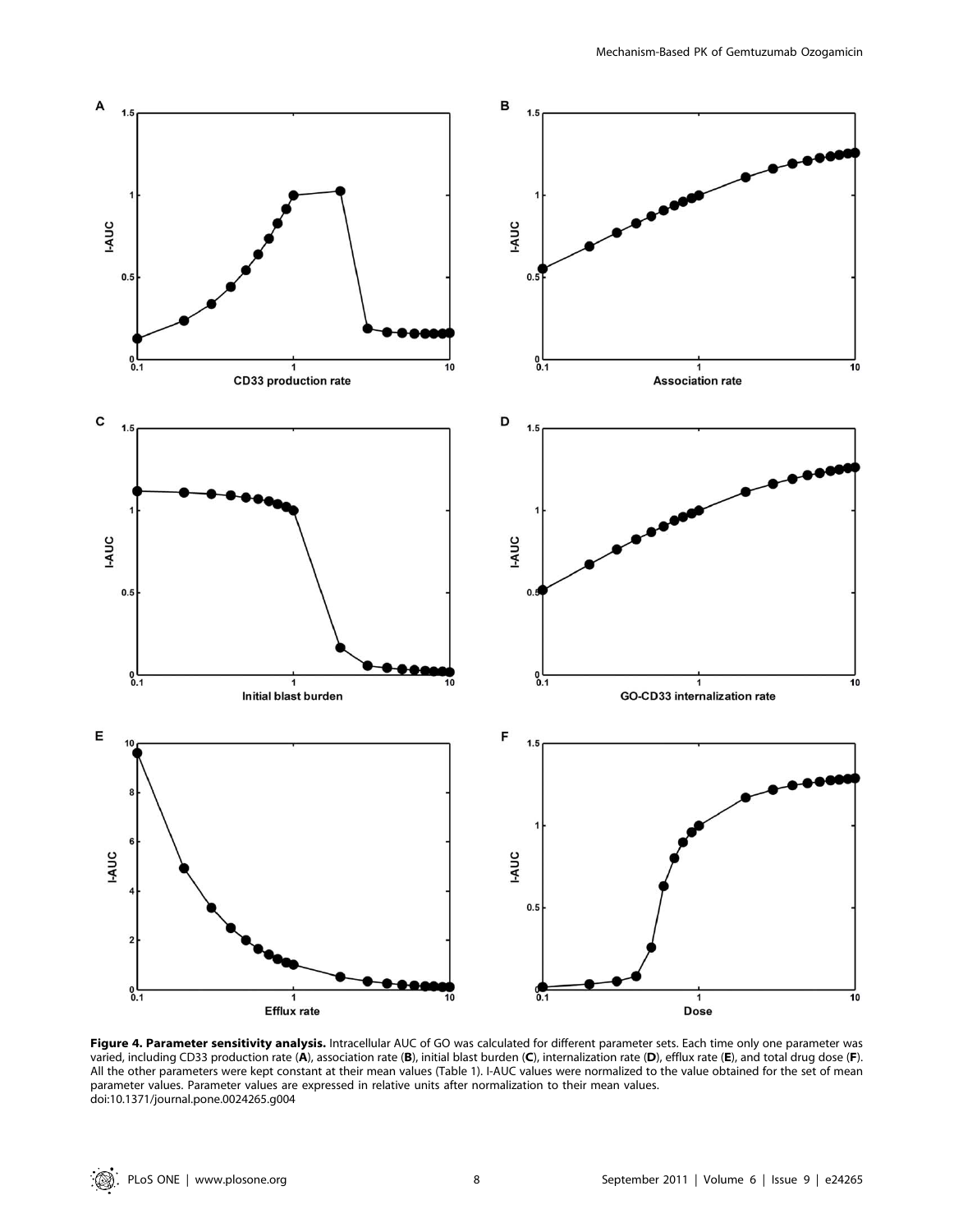

Figure 5. Effect of blast burden on intracellular exposure to GO. Parameter sensitivity analysis for CD33 production rate (A) and drug dose (B) was performed for various values of the initial blast burden (total number of blasts in the body). I-AUC and CD33 production rate are expressed in relative units as in Figure 4. doi:10.1371/journal.pone.0024265.g005

Our model analysis shows that blast burden significantly influences I-AUC. At low blast burden (less than  $5 \cdot 10^{11}$ ), I-AUC was found to be linearly correlated with CD33 antigen production rate. At high blast burden I-AUC was low, both under high and under low CD33 antigen production rates. These effects can be explained by increased blast-mediated specific drug elimination. It is important to note that our simulations failed to show a correlation of the CD33 antigen expression levels, per se, with either the estimated CD33 antigen production rates, or with I-AUC. This is explained by the fact that CD33 antigen expression levels depend on both CD33 antigen production rate and on free CD33 antigen internalization rate. These observations are supported by recent studies in engineered AML cell lines [22]. Significantly, our simulations demonstrate that by lowering the initial blast burden the I-AUC is increased. It is, thus, tempting to speculate that reduction of the blast

burden by other chemotherapeutics could improve GO efficacy. Unfortunately, individual PK data were not available for the patients analyzed in our study, and, therefore, individual I-AUCs could not be computed. Additional clinical trials are required for validating the proposed use of CD33 antigen production rate, and initial tumor burden as biomarkers of the response to GO.

The lowest effective GO dose, either as a single agent, or in combination with other chemotherapeutics, is still unknown. Our model indicated that increasing the GO dose beyond the standard  $9 \text{ mg/m}^2$  [23] does not increase the I-AUC any further, while decreasing the dose lowers the I-AUC. Nevertheless, for a wide range of initial blast burdens, the difference in I-AUC between a dose of 4 or 9 mg/m<sup>2</sup> is less than 20%. Moreover, for a lower blast burden (less than  $5.10^{11}$ ), GO dose can be further reduced to 3 mg/m<sup>2</sup> with only a 15% decrease in I-AUC.



Figure 6. Lack of correlation between calculated intracellular exposure to GO with AUC of the drug in blood and CD33 expression level. The mechanism-based PK model (4) was used to simulate dynamics of free, cell surface-bound and intracellular drug levels during and after 2hour intravenous infusion. (A) Correlation between blood vs intracellular AUC plot obtained by simulating the mechanism-based PK model and using wide range of model parameters (N<sub>0</sub>, Dose, k<sub>b</sub>, R<sub>p</sub>, k<sub>e</sub>, k<sub>i</sub> set to tenth, one and ten times their average values). (B) Baseline CD33 antigen expression level vs. calculated intracellular AUC. Each point represents calculation for an individual AML patient. Variable units: AUC – ng/ml\*day, I-AUC – molecules/cell\*day, CD33 expression level – molecules/cell. doi:10.1371/journal.pone.0024265.g006